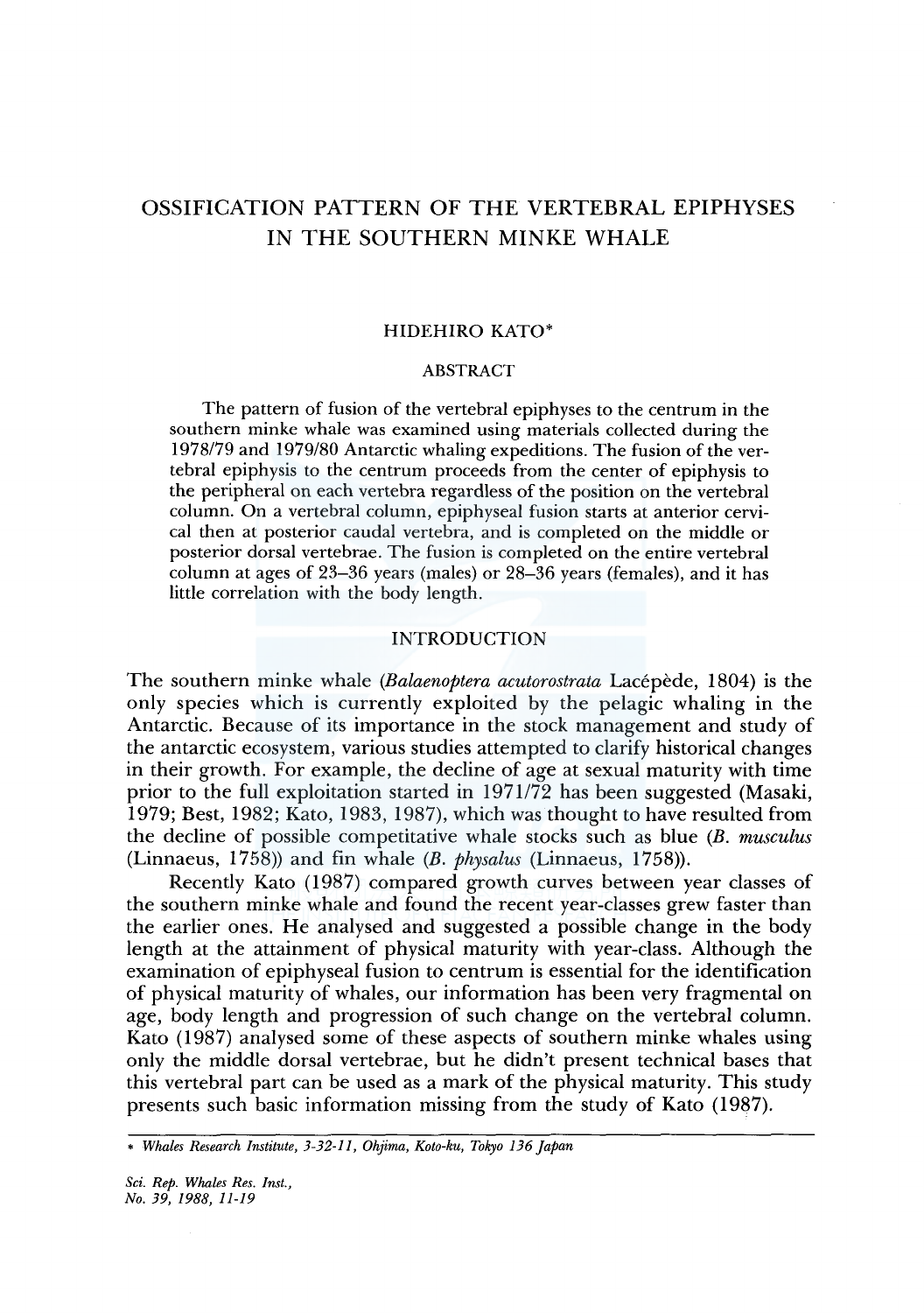

Fig. 1. Vertebral column of the southern minke whale bisected on the deck of Nisshin-maru No. 3 for the present study.

# MATERIAL AND METHOD

Materials were collected from 45 males and 51 females caught by 1978/79 and 1979/80 Antarctic whaling expeditions of the Nisshin-maru No. 3 to the south of  $60^{\circ}$  S and between  $0^{\circ}$  to 130°E (Areas III and IV). Age was determined counting growth layers in earplug and assuming annual deposition of the layer (Best, 1982; Kato and Best, unpublished). The layers were counted with stereoscopic microscope ( $6 \sim 10 \times$ ) by myself. Female maturity was determined by examining ovaries, most of which were done by myself and some by Drs S. Ohsumi (Far Seas Fish. Res. Lab.) and Y. Masaki (South-East Regional Fish. Res. Lab.). Male maturity was not analysed in the present study.

For the present study the vertebral columns of animals which were randomly selected from the catch were cut into three or four segments with an electric chain saw (valid length  $= 2.5$ m) after stripping off the muscles, then they were bisected along the axis with the same saw (Fig. 1). Using the method I was able to examine smal caudal vertebrae burried between the tail flukes. The cut surface was observed by naked eyes and classified into four stages after Laws (1961) (Fig. 2):

- UTC; unfused, thick cartilage present
- UFC; unfused, thin cartilage present
- $FIV$ ; fused, join visible
- $FJI$ ; fused, join invisible

The stage of UTC, UFC, FJV and FJI are equivalent to those of N, n, a and A of Ohsumi, Nishiwaki and Hibiya (1958) respectively.

> Sci. Rep. Whales Res. Inst., No. 39, 1988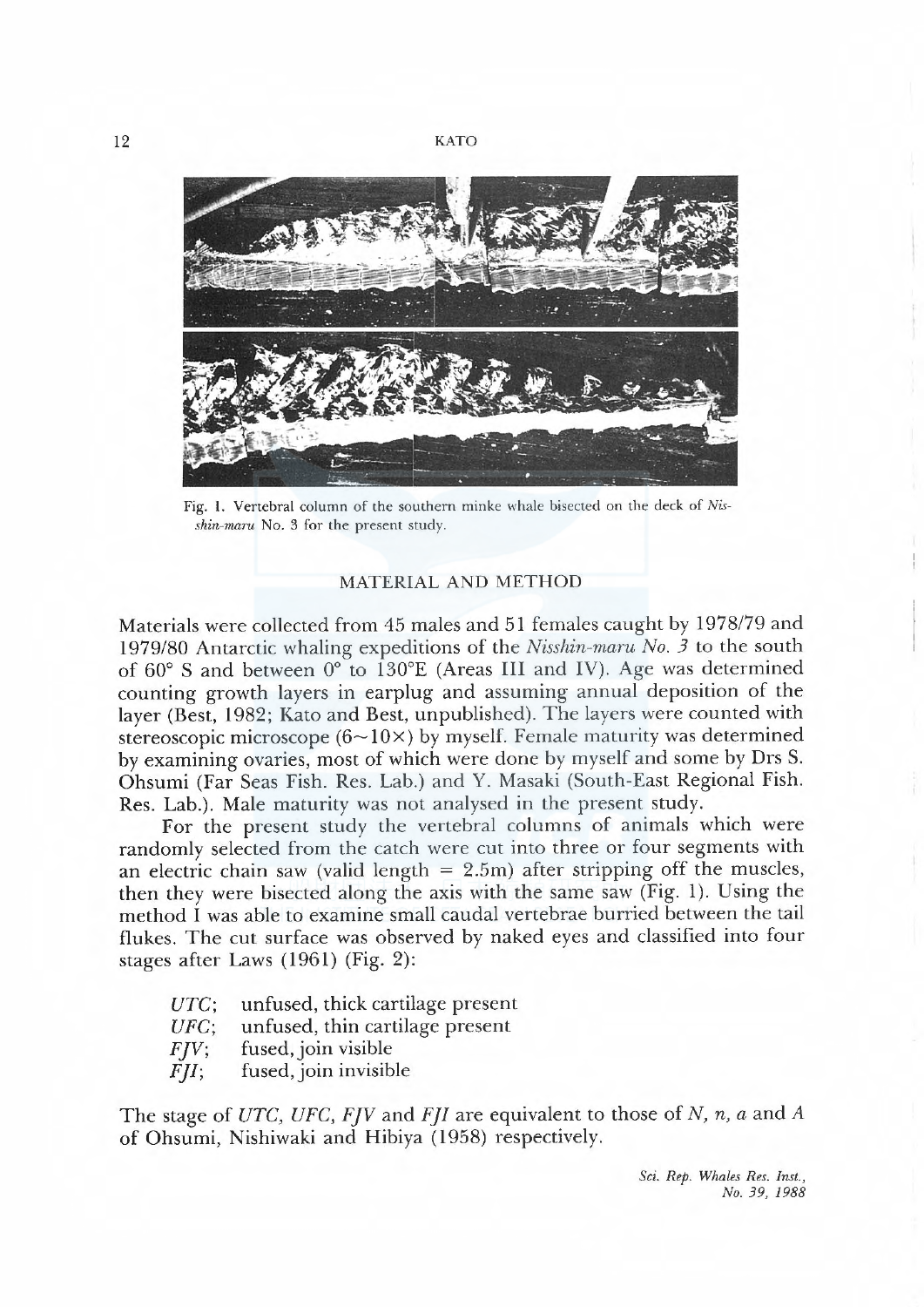EPIPHYSEAL FUSION IN MINKE WHALES



Fig. 2 Typical examples of the epiphyseal fusion stages used in the present study UFT, unfused with thick cartilage; UTC, unfused with thin cartilage;  $F/V$ , fused with join visible;  $FJI$ , fused without visible join.

The epiphyseal fusion was examined on both center and ventral margin of the posterior epiphysis. Such observation was initially made on all the vertebrae of the sampled animals and recorded on the factory ship. However results on the 12 selected vertebrae are used in the following analyses. These vertebrae are:

1st, 4th and 7th cervical vertebrae; 2nd, 6th and 10th dorsal vertebrae; 2nd, 6th and 10th lumber vertebrae; 3rd, 10th and 17th caudal vertebrae.

Physically mature individuals were defined as those where epiphyseal fusion was completed on the above 12 vertebrae (stage  $F/I$ ). All the other stage were defined as physically immature.

# RESULT

Firstly I compared epiphyseal fusion between center and ventral margin of the same epiphysis. The result is grouped for the three vertebral segments of cervical, dorsal, lumber and caudal vertebrae and shown in Table 1. Majority

Sci. Rep. Whales Res. Inst., No. 39, 1988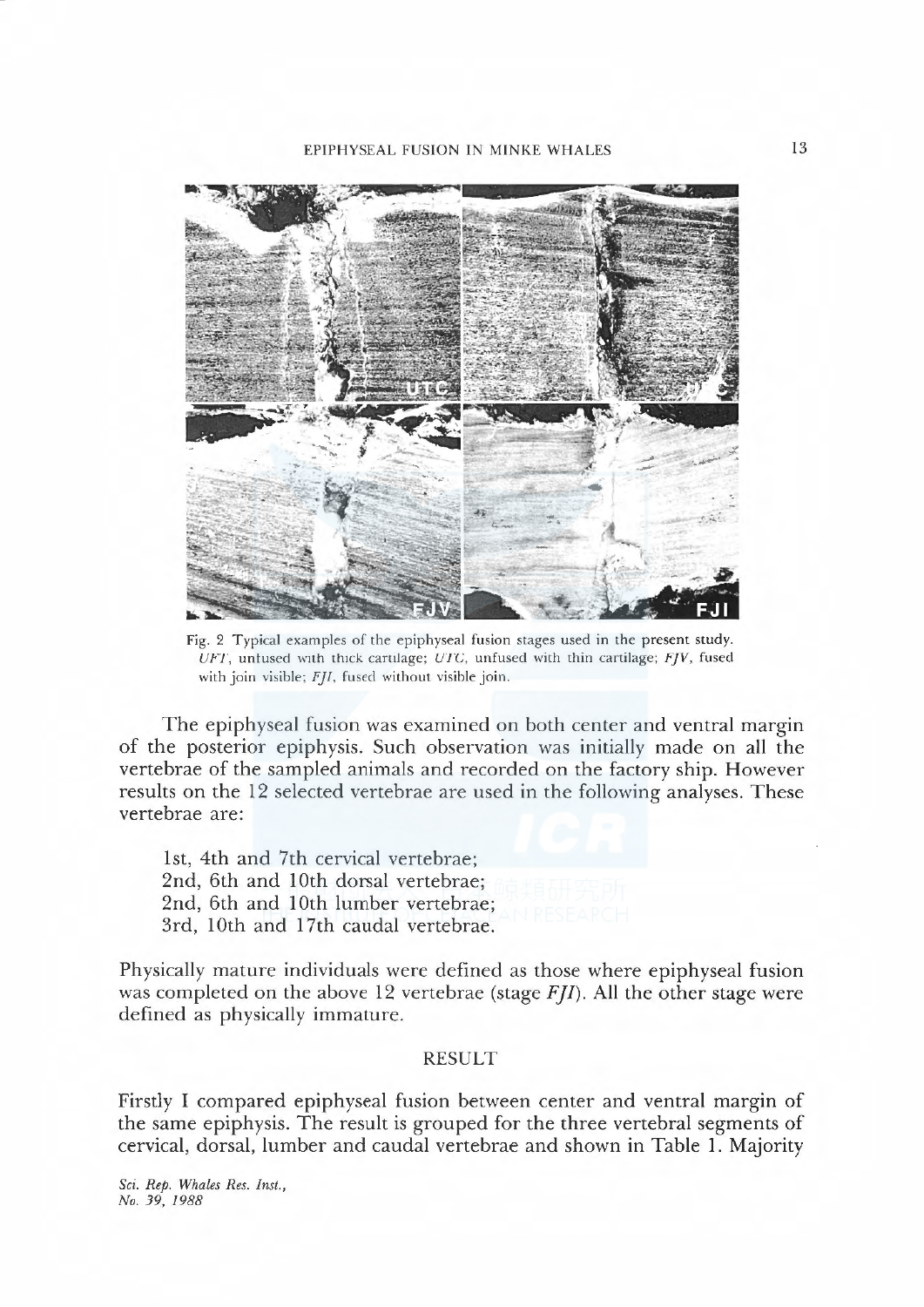#### 14 KATO

| Vertebral | fusion at         | fusion at epiphyseal peripheral* |            |     |            |  |  |  |
|-----------|-------------------|----------------------------------|------------|-----|------------|--|--|--|
| segment   | epiphyseal center | UTC                              | <b>UFC</b> | FJV | <b>FJI</b> |  |  |  |
| Cervical  | UTC               | 25                               |            |     |            |  |  |  |
|           | <b>UFC</b>        | $\overline{4}$                   | 70         |     |            |  |  |  |
|           | FJV               |                                  | 5          | 118 |            |  |  |  |
|           | <b>FJI</b>        |                                  |            | 1   | 415        |  |  |  |
| Dorsal    | <b>UTC</b>        | 436                              |            |     |            |  |  |  |
|           | <b>UFC</b>        | 6                                | 169        |     |            |  |  |  |
|           | <b>FJV</b>        |                                  | 85         | 123 |            |  |  |  |
|           | <b>FJI</b>        |                                  |            | 59  | 107        |  |  |  |
| Lumber    | <b>UTC</b>        | 402                              |            |     |            |  |  |  |
|           | UFC               | 28                               | 128        |     |            |  |  |  |
|           | <b>FJV</b>        |                                  | 59         | 123 |            |  |  |  |
|           | <b>FJI</b>        |                                  |            | 98  | 260        |  |  |  |
| Caudal    | UTC               | 269                              |            |     |            |  |  |  |
|           | UFC               | 53                               | 116        |     |            |  |  |  |
|           | FJV               | $\overline{4}$                   | 46         | 140 |            |  |  |  |
|           | <b>FJI</b>        |                                  |            | 184 | 811        |  |  |  |

| TABLE 1. COMPARISON OF EPIPHYSEAL FUSION STAGES* BETWEEN THE CENTER |                                |  |  |  |
|---------------------------------------------------------------------|--------------------------------|--|--|--|
|                                                                     | AND PERIPHERAL OF A EPIPHYSIS. |  |  |  |

• *UTC,* unfused with thick cartilage; *UFC,* unfused with thin cartilage; *FJV,* fused with join visible; *FJI,*  fused with join invisible.

of the vertebrae showed the equal stage of fusion between the center and peripheral (ventral). Such vertebrae comprised 85.5% of the total data sets (4,344) or 77% of 2,751 vertebrae excluding those with fully fused epiphyses. However, 14.5% of them showed more advanced stage of fusion at the epiphyseal center and none of them showed the opposite case. Agreement of the two observations was lower on the posterior vertebral column; 95.5% in cervical vertebrae, 82.9% in dorsal vertebrae, 77.5% in lumbar vertebrae, and 64.7% in caudal vertebrae (excluding observations on vertebrae with fully fused epiphyses).

It is important to note that if the two observations disagreed the fusion near the peripheral of epiphysis was always less advanced. This indicates that the fusion of the vertebral epiphysis proceeds from its center to the peripheral, and that the progress is slower on the posterior vertebrae. Epiphyseal fusion completes at the marginal of each epiphysis. In the following analyses, I used only the status of epiphyseal fusion at the peripheral part.

Table 2 shows the progress of epiphyseal fusion with increasing body length. The fusion begins at the anterior cervical vertebrae in both sexes, and cervical epiphyses were completely fused to the centrum even on the smallest male sample (22ft in body length). Epiphyseal fusion on the posterior caudal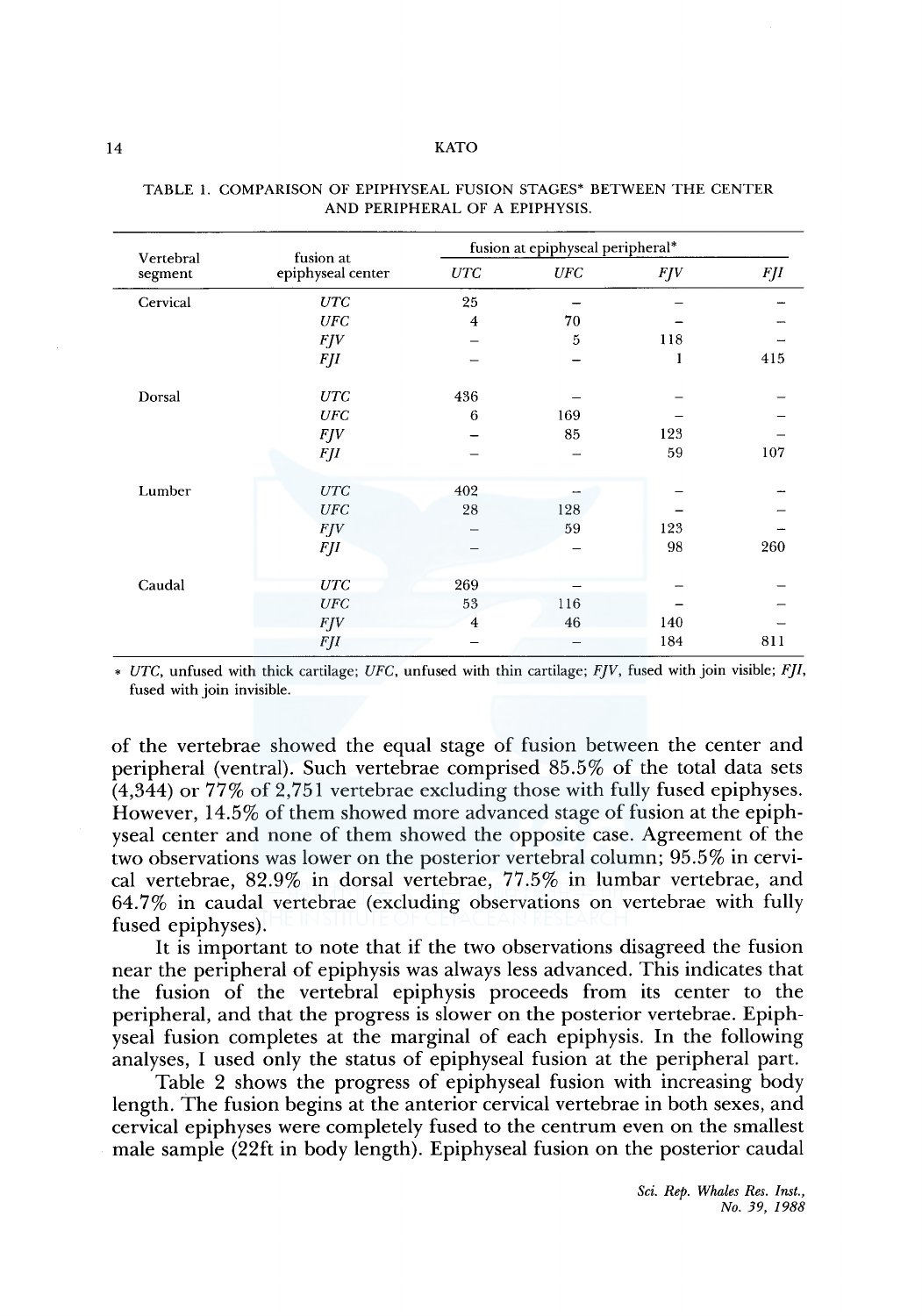vertebrae starts at a body length of about 27ft for both sexes. After then, the fusion proceeds with increase of body length towards the middle vertebral column. However, there are considerable individual variations in the stage of the epiphyseal fusion among the individuals of the same body length and sex. For example, some individuals almost completed fusion while others had only started the process on the dorsal and lumber vertebrae at the body length classes between 27ft and 29ft in males, and between 28ft and 3 lft in females. However the ossification is usually advanced on older individuals of the body length classes above.

Then, the individual data were rearranged according to their age to produce Table 3 (individuals without sufficient age information were excluded). It was confirmed again that the fusion of epiphyses begins firstly at the anterior cervical at about age two years, and subsequently at the posterior caudal at about age 10 years in both sexes. The fusion proceeds with age from the both ends toward the middle region of the vertebral column and have been completed at the middle or posterior parts of the dorsal region. The youngest physically mature animals appeared at 23 years and 28 years in males and females respectively, while the oldest physically immature animals were 36 years in both sexes. However, the differences between sexes may not be significant.

## DISCUSSION

Although histological technique will be desirable for the observation of epiphyseal fusion as by Wheeler (1930), it was not applicable in the present study. I cannot deny, therefore, misclassification of some stages of fusion, especially between later stage of *UFC* (unfused, thin cartilage present) and beginning of *FJV* (fused, join visible). However, as shown in Fig. 2, the presence or the absence of cartilage on the joining line can be easily recognized without histological section if observed carefully. Thus I consider the present method is adequate for the present study.

Mackintosh and Wheeler (1921) had preliminarily examined the physical maturity status of blue and fin whales by the epiphyseal fusion on some parts of the vertebral column, based on the suggestion given by an earlier work (Flower, 1864). Wheeler (1930) examined further the nature of the ossification pattern on column in southern fin whale, and found in female that the epiphyseal fusion starts from both ends of the column and is completed at the anterior dorsal vertebrae. Later Ohsumi *et al.* (1958) confirmed similar pattern of ossification in the North Pacific fin whale using a larger sample size and detailed observation.

The present study compared ossification pattern with absolute age by earplug growth layer counts, though both Wheeler (1930) and Ohsumi *et al.*  ( 1958) used number of ovulation, and confirmed, for the southern minke whales, similar pattern of the ossification of the vertebral column to that in fin

*Sci. Rep. Whales Res. Inst., No. 39, 1988*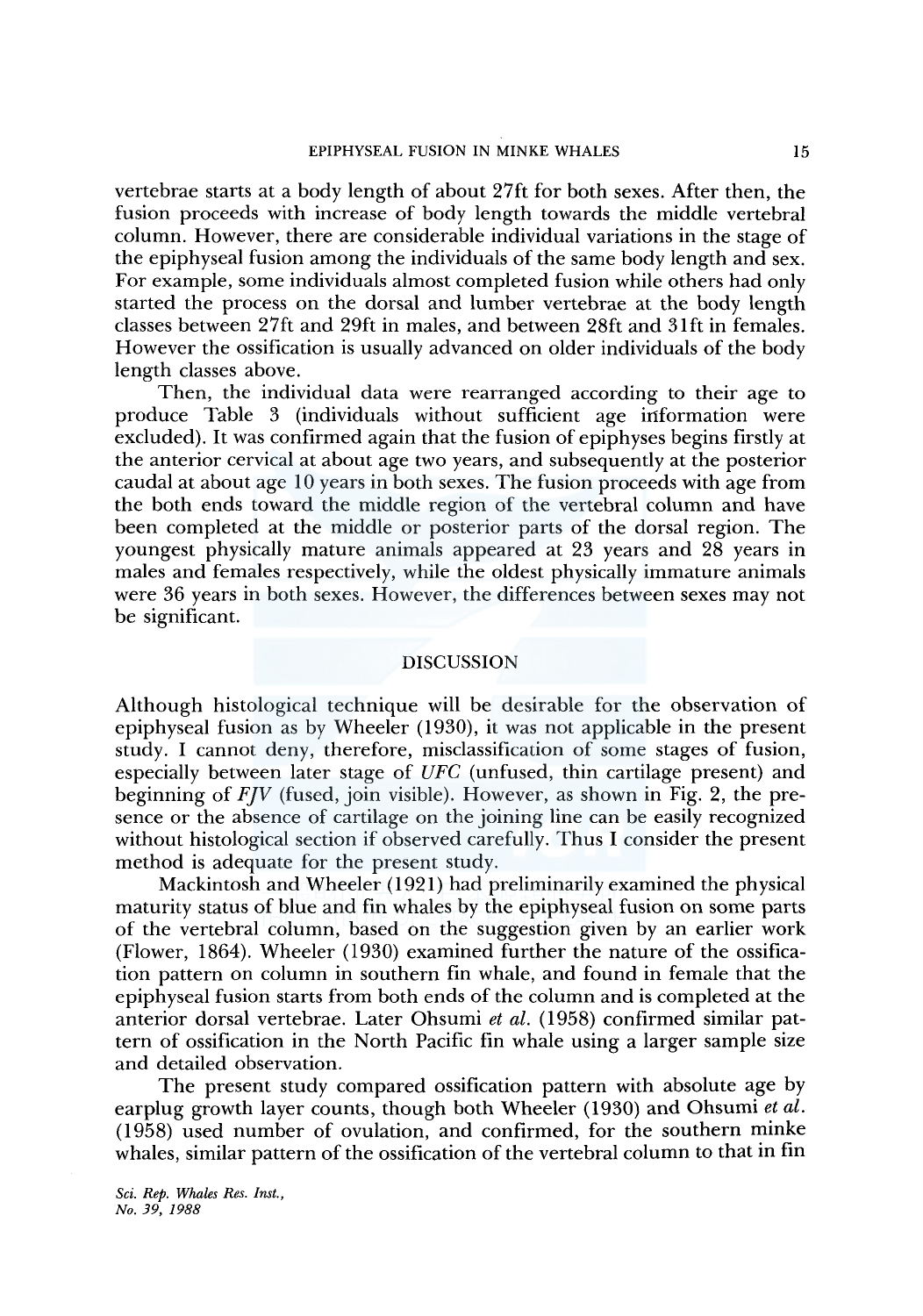TABLE 2. RELATIONSHIP BETWEEN EPIPHYSEAL FUSION STAGES AND BODY LENGTH

|                   | <b>MALE</b>                                                                                                      | <b>FEMALE</b>     |                                      |                                     |                                                      |                                          |                          |
|-------------------|------------------------------------------------------------------------------------------------------------------|-------------------|--------------------------------------|-------------------------------------|------------------------------------------------------|------------------------------------------|--------------------------|
|                   | Position on vertebral column*                                                                                    |                   | Position on vertebral column         |                                     |                                                      |                                          |                          |
| BL.               | D<br>C<br>L<br>Ca                                                                                                | BL                | С                                    | D                                   | L                                                    | Ca                                       | Ovula-                   |
| (f <sub>t</sub> ) | $2\;6\;10$<br>147<br>2 6 10<br>3 10 17                                                                           | (f <sub>t</sub> ) | 147                                  |                                     | $\overline{2610}$ $\overline{2610}$                  | 3 10 17                                  | tions                    |
| 22                | $\overline{\phantom{0}}$                                                                                         | 24                | $\blacktriangle \triangle$ $-$       | $- - -$                             | $\overline{\phantom{0}}$                             | $-\Delta\Delta$                          | $\overline{0}$           |
| 24                | ▲▲<br>$\blacktriangle$                                                                                           | 25                | $\bullet$ $\triangle$ $-$            |                                     |                                                      | $-\Delta \Delta$                         | —                        |
| 25                | ▲△△                                                                                                              |                   | $\bullet$ $\vartriangle$ $-$         |                                     |                                                      | $-\Delta\Delta$                          | 0                        |
|                   | $\bullet$ $\triangle$ $\triangle$                                                                                |                   | $\bullet\bullet\vartriangle$         | $\triangle$ $ -$                    |                                                      | $- - \triangle$                          | $\theta$                 |
|                   | ●▲△                                                                                                              | 26                | ●▲△                                  |                                     |                                                      | $- - \Delta$                             | 0                        |
| 26                | ▴▴▵<br>△▲△<br>$-\Delta \Delta$<br>Δ                                                                              |                   | , ,                                  | $-\Delta$                           | $\triangle$ $\triangle$ $\blacktriangle$             | , , ,                                    | 20                       |
|                   | $\bullet\bullet\!\vartriangle$<br>$-\triangle \triangle$<br>$\triangle$ -<br>$- - -$<br>$\overline{\phantom{0}}$ | 27                | $\blacktriangle \triangle \triangle$ | $\sim$                              | $\equiv$                                             | $- - \Delta$                             | 0                        |
|                   | $\triangle \triangle \triangle$<br>$\bullet\,\bullet\,\vartriangle$<br>$\triangle$ -<br>$- - -$                  | 28                | $\triangle$ $\triangle$ $\triangle$  |                                     | — — Д                                                | $\triangle$ $\triangle$ $\blacktriangle$ | $\boldsymbol{0}$         |
| 27                | ●△△<br>$- - -$                                                                                                   |                   | ▴▴▵                                  |                                     | $\equiv$                                             | ∆ ▲ —                                    | 1                        |
|                   | $\bullet\bullet\vartriangle$<br>$ \Delta$ $\blacktriangle$<br>△●●<br>$ -$                                        |                   | $ \blacktriangle$ $\triangle$        |                                     | $\overline{\phantom{a}}$<br>$\overline{\phantom{0}}$ | ▲▲●                                      | 9                        |
|                   | ◬▴◕<br>$ -$<br>$\sim$                                                                                            |                   | ▴▴▵                                  |                                     | – – ∆                                                |                                          | 12                       |
|                   | $- - \Delta$<br>◬▴◕<br>Δ<br>$\equiv$                                                                             |                   | $\blacktriangle \triangle$           | $\triangle$ - -                     | $\triangle$ $\triangle$ $\blacktriangle$             |                                          | 5                        |
|                   | ▲                                                                                                                |                   |                                      |                                     |                                                      |                                          | 23                       |
|                   | $\triangle$<br>▵●                                                                                                |                   |                                      |                                     |                                                      |                                          | 16                       |
|                   |                                                                                                                  | 29                | $\Delta$                             |                                     | – – ∆                                                | ◬▴▴                                      | 7                        |
|                   | ●▲<br>▲<br>.                                                                                                     |                   | $\bullet$ $\vartriangle$ $-$         |                                     | $- - \Delta$                                         | <b>AAA</b>                               | $2+$                     |
|                   | DA O<br>▲                                                                                                        |                   |                                      | $\Delta \Delta \Delta$              | $\triangle$ $\triangle$ $\blacktriangle$             |                                          | 23                       |
| 28                | $-\triangle$ -<br>$\triangle$ - -<br>▲<br>$\frac{1}{2}$                                                          |                   |                                      | $\triangle$ $\triangle$ $\triangle$ | $\triangle \triangle \triangle$                      |                                          | 12                       |
|                   | $\bullet\bullet\vartriangle$<br><b>- A A</b><br>$\overline{\phantom{0}}$                                         |                   |                                      | ▲△△                                 | $\blacktriangle \triangle \blacktriangle$            |                                          | 21                       |
|                   | ●▲△<br>– – ∆<br>◬▴◓                                                                                              |                   |                                      | ▴▵▴                                 | A A <b>G</b>                                         |                                          | 18                       |
|                   | ●▲<br>Δ<br>$\Delta - \Delta$<br>$- - \Delta$                                                                     |                   |                                      | ▴▵▴                                 |                                                      |                                          | 17                       |
|                   | ●●△<br>$\triangle$ -<br>$\overline{\phantom{a}}$<br>▲<br>$- -$                                                   |                   |                                      | <b>A A A</b>                        | A<br><b>A C</b>                                      | ●▲△                                      | 17                       |
|                   | $ \triangle$ $\blacktriangle$<br>Δ<br>- -                                                                        | 30                | $\triangle$ $-$                      |                                     |                                                      | $-$ A $\triangle$                        | 17                       |
|                   | $\blacktriangle \triangle \triangle$<br>$\triangle$ $\blacktriangle$ $\blacktriangle$                            |                   |                                      |                                     |                                                      | ▲△<br>- A O                              | 6                        |
|                   | $\triangle$ $\triangle$ $\triangle$<br><b>AAA</b><br>.<br>●▲▲                                                    |                   | ◣◬                                   | $\triangle$ $ -$                    |                                                      | A O                                      | 4<br>$4+$                |
|                   | <b>AAA</b><br>$\bullet$ $\triangle$ $\triangle$<br>– △ –<br>$\overline{\phantom{0}}$                             |                   |                                      | Δ<br>$- -$                          |                                                      | ▲△△                                      | 9                        |
| 29                | ●▲△<br>ш.                                                                                                        |                   |                                      | $\triangle$ $\triangle$ $-$         | $-\Delta \Delta$                                     |                                          | 10                       |
|                   | ◗◭◬<br>$\Delta -$<br>$\overline{\phantom{0}}$                                                                    |                   |                                      | $\triangle$ - -                     | $\triangle$ $\triangle$ $\bullet$                    |                                          | 28                       |
|                   | $\Delta\,\Delta\,\Delta$<br>Δ<br>△◢                                                                              |                   |                                      | $\triangle \triangle \triangle$     |                                                      |                                          | 19                       |
|                   | ▲△△<br>▲                                                                                                         |                   |                                      | $\triangle$ $\triangle$ $\triangle$ |                                                      |                                          | 13                       |
|                   | ▴◬▴                                                                                                              |                   |                                      | $\triangle \triangle$               |                                                      |                                          | 19                       |
|                   |                                                                                                                  |                   |                                      |                                     |                                                      |                                          | 26                       |
|                   |                                                                                                                  |                   |                                      |                                     |                                                      |                                          | 30                       |
|                   |                                                                                                                  |                   |                                      |                                     |                                                      |                                          | 28                       |
|                   | ▲                                                                                                                |                   |                                      |                                     |                                                      |                                          | 36                       |
| 30                | ▲ △ -<br>◬▴<br>A                                                                                                 |                   |                                      |                                     |                                                      |                                          | 29                       |
|                   | Δ                                                                                                                | 30                |                                      |                                     |                                                      | $\triangle$                              | 9                        |
|                   |                                                                                                                  |                   |                                      | Λ                                   | $-\triangle \triangle$                               | ▵●                                       | 10                       |
|                   |                                                                                                                  |                   | ◗△                                   |                                     | $-\Delta\Delta$                                      |                                          | 13                       |
|                   |                                                                                                                  |                   |                                      |                                     | ◬▴◖                                                  |                                          | $22\,$                   |
| 32                | OOO AAA AAA OOO                                                                                                  |                   |                                      |                                     |                                                      |                                          | 24                       |
|                   |                                                                                                                  |                   |                                      | DA AAA AAG                          |                                                      |                                          | 14                       |
|                   |                                                                                                                  |                   |                                      | OOA AAA AOO                         |                                                      | $\bullet\bullet\bullet$                  | 28                       |
|                   |                                                                                                                  |                   |                                      | . <u> </u>                          |                                                      | $\bullet\bullet\bullet$                  | 30                       |
|                   |                                                                                                                  |                   |                                      |                                     |                                                      | $\bullet\bullet\bullet$                  | $\overline{\phantom{m}}$ |
|                   |                                                                                                                  |                   |                                      | $\bullet\bullet\bullet$             | $\bullet\bullet$<br>$\bullet$                        | $\bullet\bullet\bullet$                  | 28                       |
|                   |                                                                                                                  |                   |                                      |                                     |                                                      | $\bullet\bullet\bullet$                  | 21                       |
|                   |                                                                                                                  |                   |                                      |                                     |                                                      |                                          | 33                       |

*Sci. Rep. Whales Res. Inst., No. 39, 1988* 

••• ••• • •• • •• <sup>33</sup>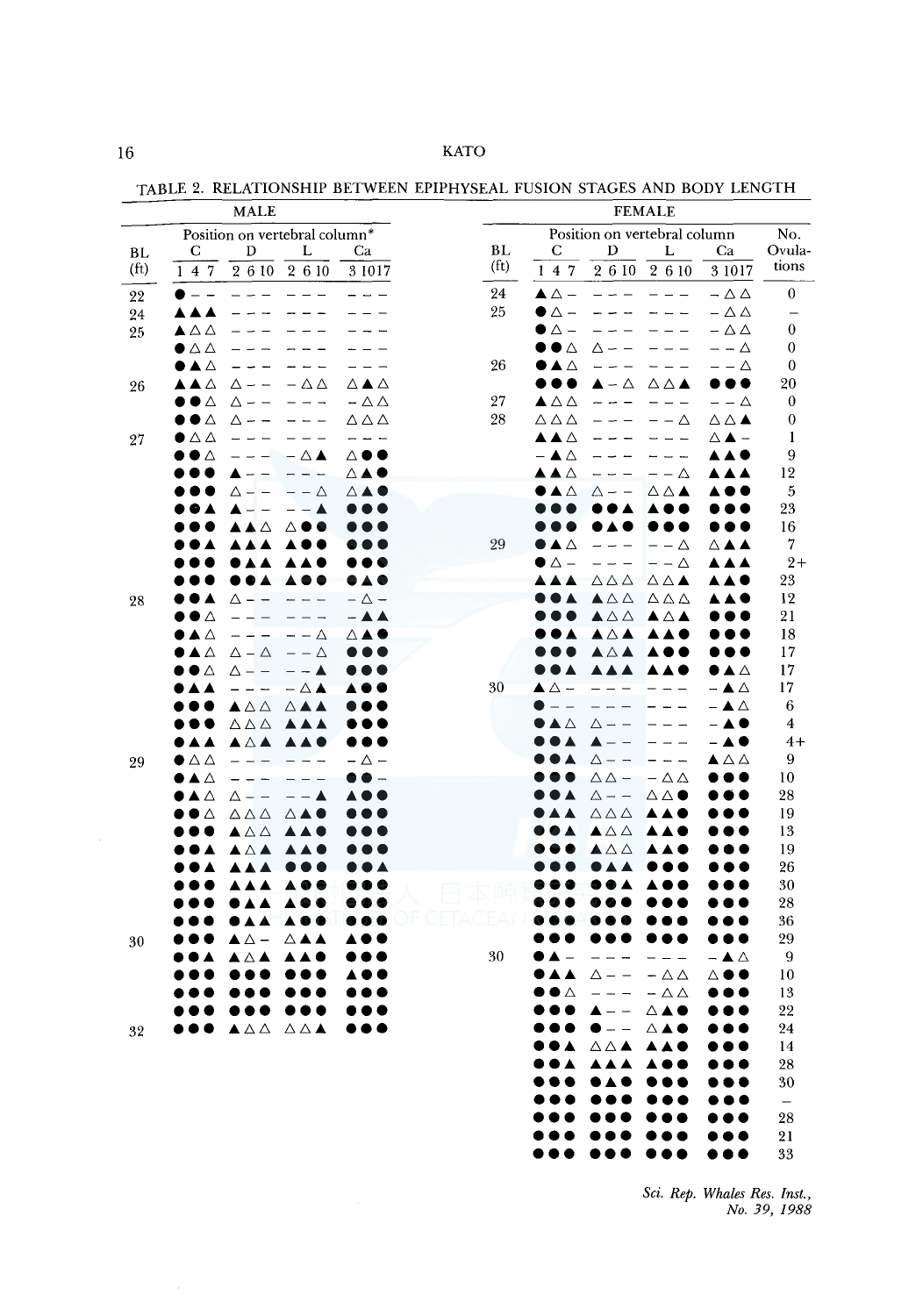|  |  | $\sim$ $-$ |
|--|--|------------|

34 ••• ••• ••• • •• \* Symbols used are; C, crevical; D, dorsal; and Ca, caudal vertebrae. Hyphen indicates stage unfused with thick cartilage (UTC), open circle unfused thin cartilage (UFC), closed triangle fused join visible (FJV), closed circle fused join invisible  $(FJI)$ .

| Position on vertebral column*<br>Position on vertebral column*<br>Age BL<br>Age BL<br>D<br>Г<br>D<br>$\mathbf C$<br>Ca<br>С<br>L<br>Ca<br>2610<br>2 6 10<br>2 6 10<br>(f <sub>t</sub> )<br>147<br>2 6 10<br>3 10 17<br>(f <sub>t</sub> )<br>147<br>3 10 17<br>25<br>25<br>$\overline{2}$<br>$\bullet$ $\triangle$ $\triangle$<br>$\overline{4}$<br>$\bullet$ $\triangle$ $-$<br>25<br>$\bullet\blacktriangle\vartriangle$<br>5<br>27<br>$\blacktriangle \triangle \triangle$<br>$-\triangle \triangle$<br>7<br>26<br>$-\Delta\Delta$<br>30<br>$\bullet\bullet\vartriangle$<br>4<br>$\triangle$ (<br>$\triangle$ $-$<br>10<br>28<br>29<br>5<br>$\bullet$ $\triangle$ $\triangle$<br>$-\Delta\Delta$<br>$\triangle$ $\triangle$<br>▵▴<br>7<br>26<br>$\bullet$ $\Delta$<br>$\triangle \triangle \triangle$<br>11<br>31<br>$\overline{\phantom{a}}$<br>Δ<br>. .<br>Δ<br>28<br>30<br>●▲△<br>8<br>$\bullet$ $\bullet$ $\vartriangle$<br>$ \triangle$ $\triangle$<br>Δ<br>13<br>30<br>9<br>26<br>▲▲△<br>$\triangle$ $\blacktriangle$ $\triangle$<br>– ▲ △<br>$\Delta$ -<br>$ \triangle$ $\triangle$<br>29<br>31<br>14<br>$\blacktriangle \triangle \triangle$<br>▲<br>$\triangle$ $\triangle$<br>$\bullet$<br>Δ<br>Δ(<br>▵▴<br>15<br>29<br>30<br>$\triangle$ $\triangle$ $-$<br>12<br>$\blacktriangle$ $\triangle$<br>$\frac{1}{2}$<br>△<br>28<br>28<br>$\bullet$ A $\triangle$<br>$\triangle$<br>$\triangle$ $ -$<br>◬◬▴<br>△ - -<br>27<br>29<br>$\bullet$ $\triangle$ $-$<br>16<br>14<br>– – ∆<br>Δ -<br>△▲●<br>27<br>28<br>A A A<br>$-\Delta$<br>Δ<br>28<br>28<br>$ \triangle$ $\triangle$<br>$\triangle$ $\triangle$ $\triangle$<br>17<br>16<br>18<br>30<br>17<br>30<br>$\blacktriangle \triangle \blacktriangle$<br>▲<br>▲△△<br>c<br>31<br>19<br>29<br>19<br>$\bullet$ $\vartriangle$<br>▲△<br>$\Delta$ - -<br>Δ<br>21<br>29<br>28<br>$\blacktriangle \vartriangle$<br>Δ<br>△▲△<br>AAA<br>$\epsilon$<br>29<br>30<br><b>AA</b><br>$\blacktriangle$<br>Δ<br>▲△△<br>32<br>28<br>21<br>$\blacktriangle \vartriangle \vartriangle$<br>$\triangle$ $\triangle$ $\blacktriangle$<br><b>.</b><br>22<br>31<br>30<br>$\triangle$ $\triangle$ $\blacktriangle$<br>23<br>▲ △ -<br>◬▴<br>▲▲■<br>30<br>24<br>30<br>$\triangle$ $\triangle$ $\triangle$<br>$\triangle$ $\triangle$ $\triangle$<br>29<br>27<br>26<br>$\blacktriangle \triangle \triangle$<br>$\triangle$ $\triangle$ $\triangle$<br>$\triangle$<br>25<br>29<br><b>A A</b><br>29<br>29<br>30<br>30<br>30<br>27<br>29<br>26<br>$\blacktriangle \triangle \triangle$<br>36<br>▴▵▴<br>28<br>31<br>$\overline{\phantom{0}}$<br>Δ<br>30<br>$\triangle$ $\triangle$ $\triangle$<br>30<br>Tŀ<br>29<br>34<br>30<br>26<br>Δ<br>Δ<br>△●<br>31<br>31<br>32<br>30<br>30<br>34<br>35<br>28<br>36<br>30<br>38<br>30<br>31<br>41<br>42<br>33 | <b>MALE</b> |  |  |  |  | <b>FEMALE</b> |  |  |  |  |  |  |
|----------------------------------------------------------------------------------------------------------------------------------------------------------------------------------------------------------------------------------------------------------------------------------------------------------------------------------------------------------------------------------------------------------------------------------------------------------------------------------------------------------------------------------------------------------------------------------------------------------------------------------------------------------------------------------------------------------------------------------------------------------------------------------------------------------------------------------------------------------------------------------------------------------------------------------------------------------------------------------------------------------------------------------------------------------------------------------------------------------------------------------------------------------------------------------------------------------------------------------------------------------------------------------------------------------------------------------------------------------------------------------------------------------------------------------------------------------------------------------------------------------------------------------------------------------------------------------------------------------------------------------------------------------------------------------------------------------------------------------------------------------------------------------------------------------------------------------------------------------------------------------------------------------------------------------------------------------------------------------------------------------------------------------------------------------------------------------------------------------------------------------------------------------------------------------------------------------------------------------------------------------------------------------------------------------------------------------------------------------------------------------------------------------------------------------------------------------------------------------------------------------------------------------------------------------------------------------------------------------------------------------------------------------------------------------------------------------------------------------------------------------------------------|-------------|--|--|--|--|---------------|--|--|--|--|--|--|
|                                                                                                                                                                                                                                                                                                                                                                                                                                                                                                                                                                                                                                                                                                                                                                                                                                                                                                                                                                                                                                                                                                                                                                                                                                                                                                                                                                                                                                                                                                                                                                                                                                                                                                                                                                                                                                                                                                                                                                                                                                                                                                                                                                                                                                                                                                                                                                                                                                                                                                                                                                                                                                                                                                                                                                            |             |  |  |  |  |               |  |  |  |  |  |  |
|                                                                                                                                                                                                                                                                                                                                                                                                                                                                                                                                                                                                                                                                                                                                                                                                                                                                                                                                                                                                                                                                                                                                                                                                                                                                                                                                                                                                                                                                                                                                                                                                                                                                                                                                                                                                                                                                                                                                                                                                                                                                                                                                                                                                                                                                                                                                                                                                                                                                                                                                                                                                                                                                                                                                                                            |             |  |  |  |  |               |  |  |  |  |  |  |
|                                                                                                                                                                                                                                                                                                                                                                                                                                                                                                                                                                                                                                                                                                                                                                                                                                                                                                                                                                                                                                                                                                                                                                                                                                                                                                                                                                                                                                                                                                                                                                                                                                                                                                                                                                                                                                                                                                                                                                                                                                                                                                                                                                                                                                                                                                                                                                                                                                                                                                                                                                                                                                                                                                                                                                            |             |  |  |  |  |               |  |  |  |  |  |  |
|                                                                                                                                                                                                                                                                                                                                                                                                                                                                                                                                                                                                                                                                                                                                                                                                                                                                                                                                                                                                                                                                                                                                                                                                                                                                                                                                                                                                                                                                                                                                                                                                                                                                                                                                                                                                                                                                                                                                                                                                                                                                                                                                                                                                                                                                                                                                                                                                                                                                                                                                                                                                                                                                                                                                                                            |             |  |  |  |  |               |  |  |  |  |  |  |
|                                                                                                                                                                                                                                                                                                                                                                                                                                                                                                                                                                                                                                                                                                                                                                                                                                                                                                                                                                                                                                                                                                                                                                                                                                                                                                                                                                                                                                                                                                                                                                                                                                                                                                                                                                                                                                                                                                                                                                                                                                                                                                                                                                                                                                                                                                                                                                                                                                                                                                                                                                                                                                                                                                                                                                            |             |  |  |  |  |               |  |  |  |  |  |  |
|                                                                                                                                                                                                                                                                                                                                                                                                                                                                                                                                                                                                                                                                                                                                                                                                                                                                                                                                                                                                                                                                                                                                                                                                                                                                                                                                                                                                                                                                                                                                                                                                                                                                                                                                                                                                                                                                                                                                                                                                                                                                                                                                                                                                                                                                                                                                                                                                                                                                                                                                                                                                                                                                                                                                                                            |             |  |  |  |  |               |  |  |  |  |  |  |
|                                                                                                                                                                                                                                                                                                                                                                                                                                                                                                                                                                                                                                                                                                                                                                                                                                                                                                                                                                                                                                                                                                                                                                                                                                                                                                                                                                                                                                                                                                                                                                                                                                                                                                                                                                                                                                                                                                                                                                                                                                                                                                                                                                                                                                                                                                                                                                                                                                                                                                                                                                                                                                                                                                                                                                            |             |  |  |  |  |               |  |  |  |  |  |  |
|                                                                                                                                                                                                                                                                                                                                                                                                                                                                                                                                                                                                                                                                                                                                                                                                                                                                                                                                                                                                                                                                                                                                                                                                                                                                                                                                                                                                                                                                                                                                                                                                                                                                                                                                                                                                                                                                                                                                                                                                                                                                                                                                                                                                                                                                                                                                                                                                                                                                                                                                                                                                                                                                                                                                                                            |             |  |  |  |  |               |  |  |  |  |  |  |
|                                                                                                                                                                                                                                                                                                                                                                                                                                                                                                                                                                                                                                                                                                                                                                                                                                                                                                                                                                                                                                                                                                                                                                                                                                                                                                                                                                                                                                                                                                                                                                                                                                                                                                                                                                                                                                                                                                                                                                                                                                                                                                                                                                                                                                                                                                                                                                                                                                                                                                                                                                                                                                                                                                                                                                            |             |  |  |  |  |               |  |  |  |  |  |  |
|                                                                                                                                                                                                                                                                                                                                                                                                                                                                                                                                                                                                                                                                                                                                                                                                                                                                                                                                                                                                                                                                                                                                                                                                                                                                                                                                                                                                                                                                                                                                                                                                                                                                                                                                                                                                                                                                                                                                                                                                                                                                                                                                                                                                                                                                                                                                                                                                                                                                                                                                                                                                                                                                                                                                                                            |             |  |  |  |  |               |  |  |  |  |  |  |
|                                                                                                                                                                                                                                                                                                                                                                                                                                                                                                                                                                                                                                                                                                                                                                                                                                                                                                                                                                                                                                                                                                                                                                                                                                                                                                                                                                                                                                                                                                                                                                                                                                                                                                                                                                                                                                                                                                                                                                                                                                                                                                                                                                                                                                                                                                                                                                                                                                                                                                                                                                                                                                                                                                                                                                            |             |  |  |  |  |               |  |  |  |  |  |  |
|                                                                                                                                                                                                                                                                                                                                                                                                                                                                                                                                                                                                                                                                                                                                                                                                                                                                                                                                                                                                                                                                                                                                                                                                                                                                                                                                                                                                                                                                                                                                                                                                                                                                                                                                                                                                                                                                                                                                                                                                                                                                                                                                                                                                                                                                                                                                                                                                                                                                                                                                                                                                                                                                                                                                                                            |             |  |  |  |  |               |  |  |  |  |  |  |
|                                                                                                                                                                                                                                                                                                                                                                                                                                                                                                                                                                                                                                                                                                                                                                                                                                                                                                                                                                                                                                                                                                                                                                                                                                                                                                                                                                                                                                                                                                                                                                                                                                                                                                                                                                                                                                                                                                                                                                                                                                                                                                                                                                                                                                                                                                                                                                                                                                                                                                                                                                                                                                                                                                                                                                            |             |  |  |  |  |               |  |  |  |  |  |  |
|                                                                                                                                                                                                                                                                                                                                                                                                                                                                                                                                                                                                                                                                                                                                                                                                                                                                                                                                                                                                                                                                                                                                                                                                                                                                                                                                                                                                                                                                                                                                                                                                                                                                                                                                                                                                                                                                                                                                                                                                                                                                                                                                                                                                                                                                                                                                                                                                                                                                                                                                                                                                                                                                                                                                                                            |             |  |  |  |  |               |  |  |  |  |  |  |
|                                                                                                                                                                                                                                                                                                                                                                                                                                                                                                                                                                                                                                                                                                                                                                                                                                                                                                                                                                                                                                                                                                                                                                                                                                                                                                                                                                                                                                                                                                                                                                                                                                                                                                                                                                                                                                                                                                                                                                                                                                                                                                                                                                                                                                                                                                                                                                                                                                                                                                                                                                                                                                                                                                                                                                            |             |  |  |  |  |               |  |  |  |  |  |  |
|                                                                                                                                                                                                                                                                                                                                                                                                                                                                                                                                                                                                                                                                                                                                                                                                                                                                                                                                                                                                                                                                                                                                                                                                                                                                                                                                                                                                                                                                                                                                                                                                                                                                                                                                                                                                                                                                                                                                                                                                                                                                                                                                                                                                                                                                                                                                                                                                                                                                                                                                                                                                                                                                                                                                                                            |             |  |  |  |  |               |  |  |  |  |  |  |
|                                                                                                                                                                                                                                                                                                                                                                                                                                                                                                                                                                                                                                                                                                                                                                                                                                                                                                                                                                                                                                                                                                                                                                                                                                                                                                                                                                                                                                                                                                                                                                                                                                                                                                                                                                                                                                                                                                                                                                                                                                                                                                                                                                                                                                                                                                                                                                                                                                                                                                                                                                                                                                                                                                                                                                            |             |  |  |  |  |               |  |  |  |  |  |  |
|                                                                                                                                                                                                                                                                                                                                                                                                                                                                                                                                                                                                                                                                                                                                                                                                                                                                                                                                                                                                                                                                                                                                                                                                                                                                                                                                                                                                                                                                                                                                                                                                                                                                                                                                                                                                                                                                                                                                                                                                                                                                                                                                                                                                                                                                                                                                                                                                                                                                                                                                                                                                                                                                                                                                                                            |             |  |  |  |  |               |  |  |  |  |  |  |
|                                                                                                                                                                                                                                                                                                                                                                                                                                                                                                                                                                                                                                                                                                                                                                                                                                                                                                                                                                                                                                                                                                                                                                                                                                                                                                                                                                                                                                                                                                                                                                                                                                                                                                                                                                                                                                                                                                                                                                                                                                                                                                                                                                                                                                                                                                                                                                                                                                                                                                                                                                                                                                                                                                                                                                            |             |  |  |  |  |               |  |  |  |  |  |  |
|                                                                                                                                                                                                                                                                                                                                                                                                                                                                                                                                                                                                                                                                                                                                                                                                                                                                                                                                                                                                                                                                                                                                                                                                                                                                                                                                                                                                                                                                                                                                                                                                                                                                                                                                                                                                                                                                                                                                                                                                                                                                                                                                                                                                                                                                                                                                                                                                                                                                                                                                                                                                                                                                                                                                                                            |             |  |  |  |  |               |  |  |  |  |  |  |
|                                                                                                                                                                                                                                                                                                                                                                                                                                                                                                                                                                                                                                                                                                                                                                                                                                                                                                                                                                                                                                                                                                                                                                                                                                                                                                                                                                                                                                                                                                                                                                                                                                                                                                                                                                                                                                                                                                                                                                                                                                                                                                                                                                                                                                                                                                                                                                                                                                                                                                                                                                                                                                                                                                                                                                            |             |  |  |  |  |               |  |  |  |  |  |  |
|                                                                                                                                                                                                                                                                                                                                                                                                                                                                                                                                                                                                                                                                                                                                                                                                                                                                                                                                                                                                                                                                                                                                                                                                                                                                                                                                                                                                                                                                                                                                                                                                                                                                                                                                                                                                                                                                                                                                                                                                                                                                                                                                                                                                                                                                                                                                                                                                                                                                                                                                                                                                                                                                                                                                                                            |             |  |  |  |  |               |  |  |  |  |  |  |
|                                                                                                                                                                                                                                                                                                                                                                                                                                                                                                                                                                                                                                                                                                                                                                                                                                                                                                                                                                                                                                                                                                                                                                                                                                                                                                                                                                                                                                                                                                                                                                                                                                                                                                                                                                                                                                                                                                                                                                                                                                                                                                                                                                                                                                                                                                                                                                                                                                                                                                                                                                                                                                                                                                                                                                            |             |  |  |  |  |               |  |  |  |  |  |  |
|                                                                                                                                                                                                                                                                                                                                                                                                                                                                                                                                                                                                                                                                                                                                                                                                                                                                                                                                                                                                                                                                                                                                                                                                                                                                                                                                                                                                                                                                                                                                                                                                                                                                                                                                                                                                                                                                                                                                                                                                                                                                                                                                                                                                                                                                                                                                                                                                                                                                                                                                                                                                                                                                                                                                                                            |             |  |  |  |  |               |  |  |  |  |  |  |
|                                                                                                                                                                                                                                                                                                                                                                                                                                                                                                                                                                                                                                                                                                                                                                                                                                                                                                                                                                                                                                                                                                                                                                                                                                                                                                                                                                                                                                                                                                                                                                                                                                                                                                                                                                                                                                                                                                                                                                                                                                                                                                                                                                                                                                                                                                                                                                                                                                                                                                                                                                                                                                                                                                                                                                            |             |  |  |  |  |               |  |  |  |  |  |  |
|                                                                                                                                                                                                                                                                                                                                                                                                                                                                                                                                                                                                                                                                                                                                                                                                                                                                                                                                                                                                                                                                                                                                                                                                                                                                                                                                                                                                                                                                                                                                                                                                                                                                                                                                                                                                                                                                                                                                                                                                                                                                                                                                                                                                                                                                                                                                                                                                                                                                                                                                                                                                                                                                                                                                                                            |             |  |  |  |  |               |  |  |  |  |  |  |
|                                                                                                                                                                                                                                                                                                                                                                                                                                                                                                                                                                                                                                                                                                                                                                                                                                                                                                                                                                                                                                                                                                                                                                                                                                                                                                                                                                                                                                                                                                                                                                                                                                                                                                                                                                                                                                                                                                                                                                                                                                                                                                                                                                                                                                                                                                                                                                                                                                                                                                                                                                                                                                                                                                                                                                            |             |  |  |  |  |               |  |  |  |  |  |  |
|                                                                                                                                                                                                                                                                                                                                                                                                                                                                                                                                                                                                                                                                                                                                                                                                                                                                                                                                                                                                                                                                                                                                                                                                                                                                                                                                                                                                                                                                                                                                                                                                                                                                                                                                                                                                                                                                                                                                                                                                                                                                                                                                                                                                                                                                                                                                                                                                                                                                                                                                                                                                                                                                                                                                                                            |             |  |  |  |  |               |  |  |  |  |  |  |
|                                                                                                                                                                                                                                                                                                                                                                                                                                                                                                                                                                                                                                                                                                                                                                                                                                                                                                                                                                                                                                                                                                                                                                                                                                                                                                                                                                                                                                                                                                                                                                                                                                                                                                                                                                                                                                                                                                                                                                                                                                                                                                                                                                                                                                                                                                                                                                                                                                                                                                                                                                                                                                                                                                                                                                            |             |  |  |  |  |               |  |  |  |  |  |  |
|                                                                                                                                                                                                                                                                                                                                                                                                                                                                                                                                                                                                                                                                                                                                                                                                                                                                                                                                                                                                                                                                                                                                                                                                                                                                                                                                                                                                                                                                                                                                                                                                                                                                                                                                                                                                                                                                                                                                                                                                                                                                                                                                                                                                                                                                                                                                                                                                                                                                                                                                                                                                                                                                                                                                                                            |             |  |  |  |  |               |  |  |  |  |  |  |
|                                                                                                                                                                                                                                                                                                                                                                                                                                                                                                                                                                                                                                                                                                                                                                                                                                                                                                                                                                                                                                                                                                                                                                                                                                                                                                                                                                                                                                                                                                                                                                                                                                                                                                                                                                                                                                                                                                                                                                                                                                                                                                                                                                                                                                                                                                                                                                                                                                                                                                                                                                                                                                                                                                                                                                            |             |  |  |  |  |               |  |  |  |  |  |  |
|                                                                                                                                                                                                                                                                                                                                                                                                                                                                                                                                                                                                                                                                                                                                                                                                                                                                                                                                                                                                                                                                                                                                                                                                                                                                                                                                                                                                                                                                                                                                                                                                                                                                                                                                                                                                                                                                                                                                                                                                                                                                                                                                                                                                                                                                                                                                                                                                                                                                                                                                                                                                                                                                                                                                                                            |             |  |  |  |  |               |  |  |  |  |  |  |
|                                                                                                                                                                                                                                                                                                                                                                                                                                                                                                                                                                                                                                                                                                                                                                                                                                                                                                                                                                                                                                                                                                                                                                                                                                                                                                                                                                                                                                                                                                                                                                                                                                                                                                                                                                                                                                                                                                                                                                                                                                                                                                                                                                                                                                                                                                                                                                                                                                                                                                                                                                                                                                                                                                                                                                            |             |  |  |  |  |               |  |  |  |  |  |  |
|                                                                                                                                                                                                                                                                                                                                                                                                                                                                                                                                                                                                                                                                                                                                                                                                                                                                                                                                                                                                                                                                                                                                                                                                                                                                                                                                                                                                                                                                                                                                                                                                                                                                                                                                                                                                                                                                                                                                                                                                                                                                                                                                                                                                                                                                                                                                                                                                                                                                                                                                                                                                                                                                                                                                                                            |             |  |  |  |  |               |  |  |  |  |  |  |
|                                                                                                                                                                                                                                                                                                                                                                                                                                                                                                                                                                                                                                                                                                                                                                                                                                                                                                                                                                                                                                                                                                                                                                                                                                                                                                                                                                                                                                                                                                                                                                                                                                                                                                                                                                                                                                                                                                                                                                                                                                                                                                                                                                                                                                                                                                                                                                                                                                                                                                                                                                                                                                                                                                                                                                            |             |  |  |  |  |               |  |  |  |  |  |  |
|                                                                                                                                                                                                                                                                                                                                                                                                                                                                                                                                                                                                                                                                                                                                                                                                                                                                                                                                                                                                                                                                                                                                                                                                                                                                                                                                                                                                                                                                                                                                                                                                                                                                                                                                                                                                                                                                                                                                                                                                                                                                                                                                                                                                                                                                                                                                                                                                                                                                                                                                                                                                                                                                                                                                                                            |             |  |  |  |  |               |  |  |  |  |  |  |
|                                                                                                                                                                                                                                                                                                                                                                                                                                                                                                                                                                                                                                                                                                                                                                                                                                                                                                                                                                                                                                                                                                                                                                                                                                                                                                                                                                                                                                                                                                                                                                                                                                                                                                                                                                                                                                                                                                                                                                                                                                                                                                                                                                                                                                                                                                                                                                                                                                                                                                                                                                                                                                                                                                                                                                            |             |  |  |  |  |               |  |  |  |  |  |  |
|                                                                                                                                                                                                                                                                                                                                                                                                                                                                                                                                                                                                                                                                                                                                                                                                                                                                                                                                                                                                                                                                                                                                                                                                                                                                                                                                                                                                                                                                                                                                                                                                                                                                                                                                                                                                                                                                                                                                                                                                                                                                                                                                                                                                                                                                                                                                                                                                                                                                                                                                                                                                                                                                                                                                                                            |             |  |  |  |  |               |  |  |  |  |  |  |

TABLE 3. RELATIONSHIP BETWEEN EPIPHYSEAL FUSION STAGES AND AGE.

\* For symbols see Table 2.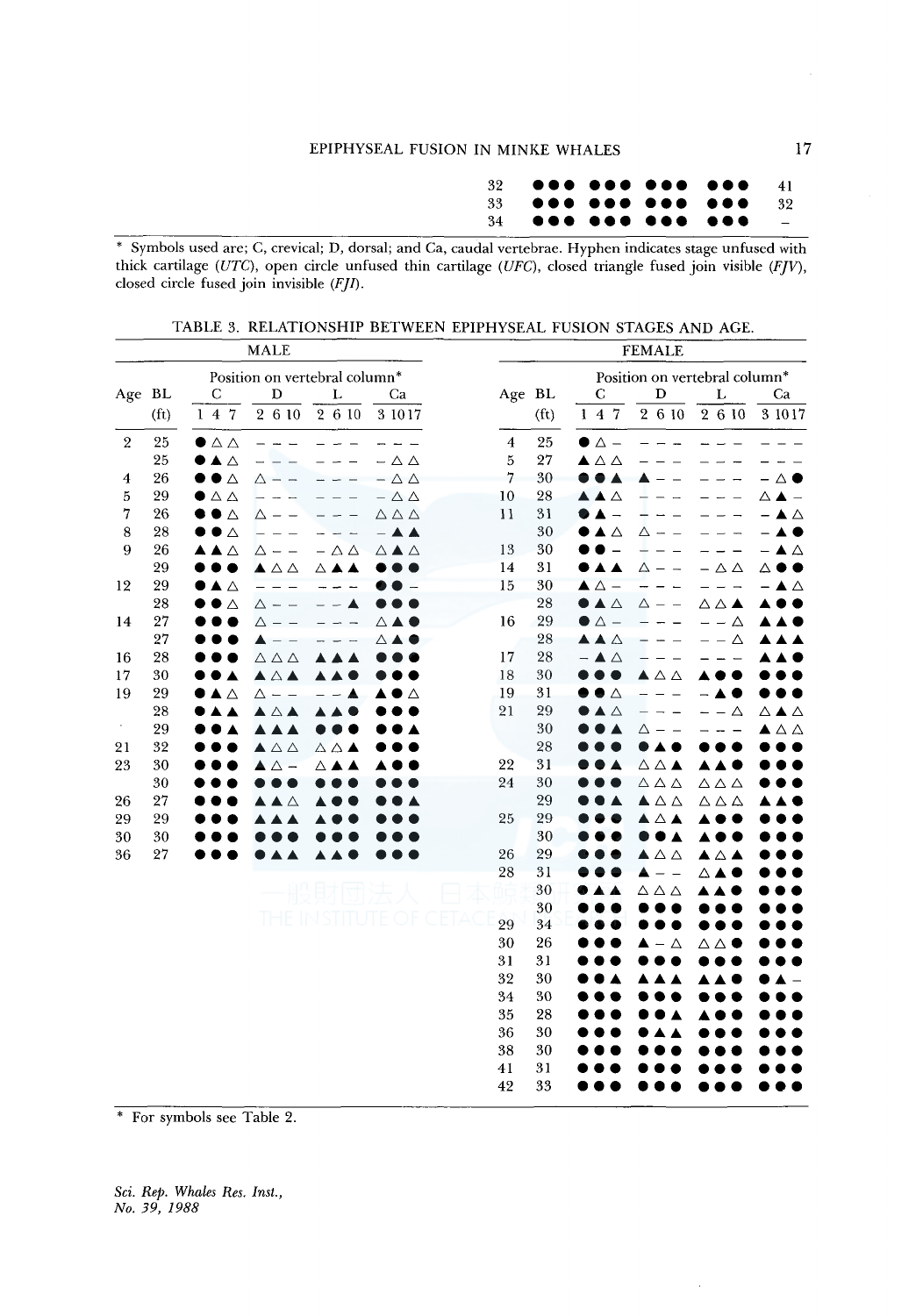whale above. Some differences exist, however, between fin and minke whale; in the fin whale the epiphyseal fusion firstly commences at posterior parts of caudal vertebrae while it firstly starts at the anterior of the cervical in minke whales; the fusion is completed among the anterior dorsal vertebrae for fin whale rather than the posterior dorsal as in minke whale.

As stated by Wheeler (1930) and Mackintosh (1942) the completion of epiphyseal fusion bears relation to number of ovulation and little to the body length. It was considered, in fin whale, that the ossification was completed at 13-16 ovulations (Wheeler, 1930; Peters, 1939; Nishiwaki and Oye, 1939; Brinkman, 1948; Ohsumi, *et al.,* 1958); based on the evidence of ossification at the particular vertebrae. By converting these values of ovulation to absolute age by average annual ovulation rate reported  $(0.67-0.71;$  Laws, 1961; Lockyer, 1971; Gambell, 1973) and assuming average age at sexual maturity in the 1930-1950s to be age 11-12 years (from studies by Lockyer (1984) and Ohsumi (1986)), the values can be roughly calculated to be age 28-36 years. These ages for fin whale is similar to those in the present study for minke whale (age 23-26 years), though the maximum life span for the former is about twofold to the latter (Ohsumi, 1979).

However, it is still not clear whether completion of epiphyseal fusion of individual depend on time after sexual maturation or absolute age. Moreover, another aspect should be considered; the relationship between the physical maturity and changes in density. For example, Kato (1987) found that density dependent changes in growth parameters such as age at sexual maturity and growth rate and suggested increase in body length at physical maturity with density in the southern minke whale stocks. These aspects are desired to be examined further in the future study.

# ACKNOWLEDGEMENTS

My sincere thanks are due to Dr T. Kasuya, Far Seas Fisheries Research Laboratory (FSFRL), for his critical and helpful review of this manuscript. I would like also express my thanks to Dr S. Ohsumi (FSFRL) who kindly and critically reviewed the manuscript. The suggestion of Dr P. B. Best, University of Pretoria, Republic of South Africa, at the field researches on the factory ship was great assistance to the present study. Ms T. Shirai and Ms E. Shimura of my institute kindly assisted in making the manuscript. I was not able to carry out the field researches without cooperation of the staff and crew of *Nisshin-maru* No. 3, especially Messers K. Yamaguchi, M. Sato, S. Tabata, K. Maeda, T. Kaneda and S. Ohnaga.